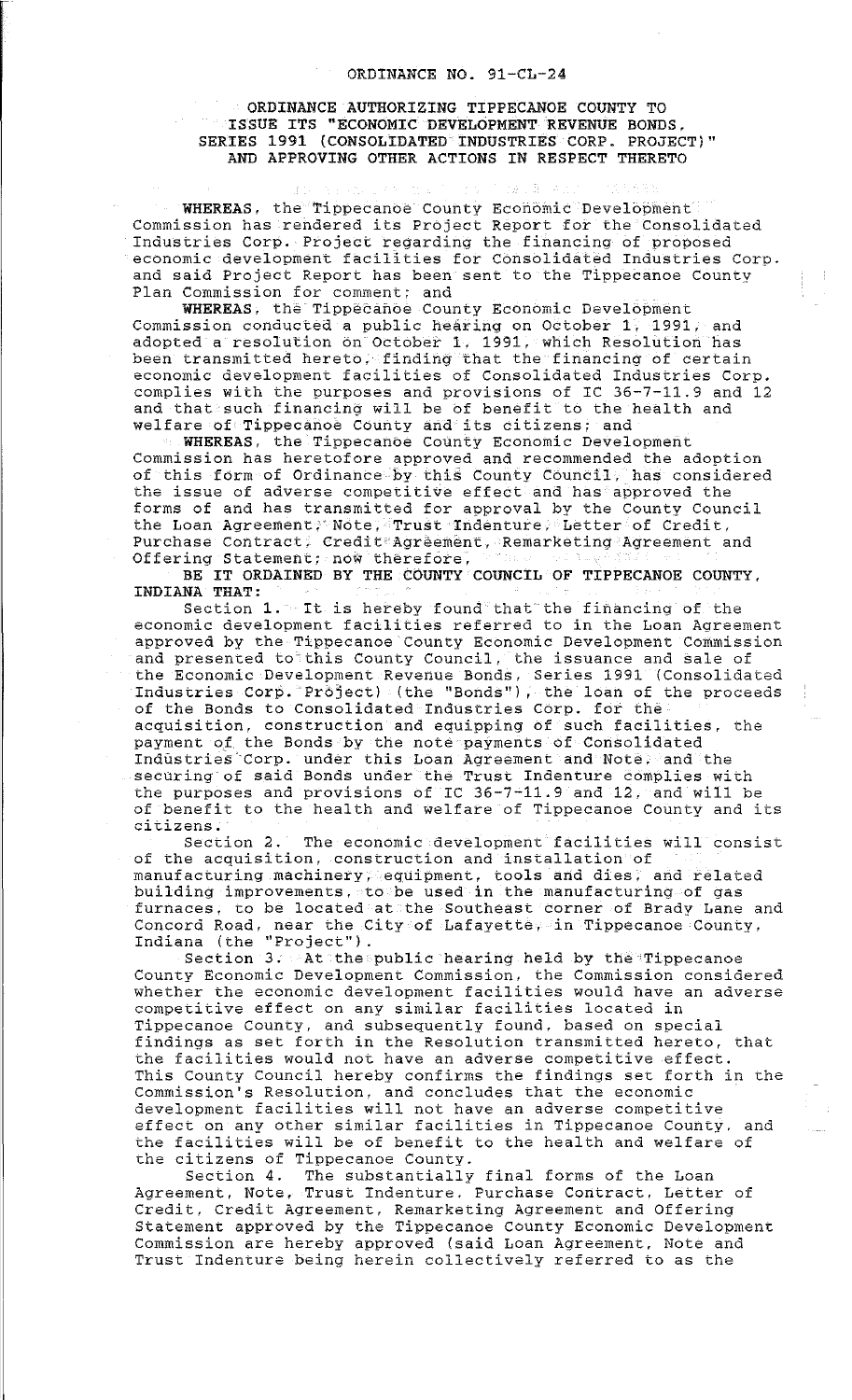"Financing Agreement" referred to in IC 36-7-11.9 and 12), and **the Financing Agreement shall be incorporated herein by reference**  and shall be inserted in the minutes of the County Council and kept on file by the Auditor. In accordance with the provisions of IC 36-1-5-4, two (2) copies of the Financing Agreement are on file in the office of the Auditor for public inspection.

Section 5. Tippecanoe County shall issue its Bonds in the total principal amount not to exceed Seven Million (\$7,000,000) Dollars and with a final maturity not to exceed October l, 2003. Said Bonds are to be issued for the purpose of procuring funds to pay the costs of acquisition, construction and equipping of the economic development facilities as more particularly set out in the Trust Indenture and Loan Agreement, incorporated herein by reference, which Bonds will be payable as to principal, premium. if any, and interest from the note payments made by Consolidated Industries Corp. under the Loan Agreement and Note or as otherwise provided in the above described Trust Indenture. The Bonds shall be issued in fully registered from in the denomination of \$100,000 or integral multiples thereof prior to the Conversion Date (as defined in the Trust Indenture) and in the denomination of \$5,000 or integral multiples thereof after the Conversion Date, and shall be redeemable as provided in and conversion successional and secondary as grovings in interest are payable in lawful money of the United States of **America at the principal office of the Trustee or its successor**  in trust or by check or draft mailed or delivered to the registered owners as provided in the Trust Indenture. The Bonds shall never constitute a general obligation of. an indebtedness of, or a charge against the general credit of Tippecanoe County, nor are the Bonds payable in any manner from revenues raised by taxation.

Section 6. The Board of Commissioners and Auditor are authorized and directed to sell the Bonds to the original purchaser thereof at the price of 100% of the principal amount thereof. The Bonds shall bear interest at the Floating Rate (as defined in the Trust Indenture) prior to the Conversion Date. and at the Fixed Rate (as defined in the Trust Indenture) after the Conversion Date; provided that the interest rate on the Bonds shall not exceed 15% per annum.

**Section 7. The Board of Commissioners and Auditors are**  authorized and directed to execute. attest, affix or imprint by any means the County seal to the documents constituting the Financing Agreement approved herein on behalf of the County and any other document which may be necessary or desirable to consummate the transaction, including the Bonds authorized herein. The Board of Commissioners and Auditor are hereby expressly authorized to approve any modifications or additions to the documents constituting the Financing Agreement which take place after the date of this Ordinance with the review and advise **of the County Attorney; it being the express understanding of**  of the County Hotomay, it sting the emprose understanding substantially final form as of the date of the Ordinance. The approval of said modifications or additions shall be conclusively evidenced by the execution and attestation thereof and the affixing of the seal thereto or the imprinting of the seal thereof; provided, however, that no such modification or addition **shall change the maximum principal amount of, interest rate on or**  term of the Bond as approved by the County Council by this Ordinance without further consideration by the County Council. The signatures of the Board of Commissioners and Auditor on the Bonds may be either manual or facsimile signatures. The Auditor is authorized to arrange for delivery such Bonds to the Trustee named in the Trust Indenture, and payment for the Bonds will be mande in the Trust Indenture, and payment for the Bends with Se payment the Bonds will be delivered by the Trustee to the purchasers thereof. The Board of Commissioners and Auditor shall execute and the Auditor shall deliver the Bonds to the Trustee within ninety days of the adoption of this ordinance. The Bonds within ninety days of the adoption of this ordinance. The Bonds shall be originally dated the date of issuance and delivery thereof.